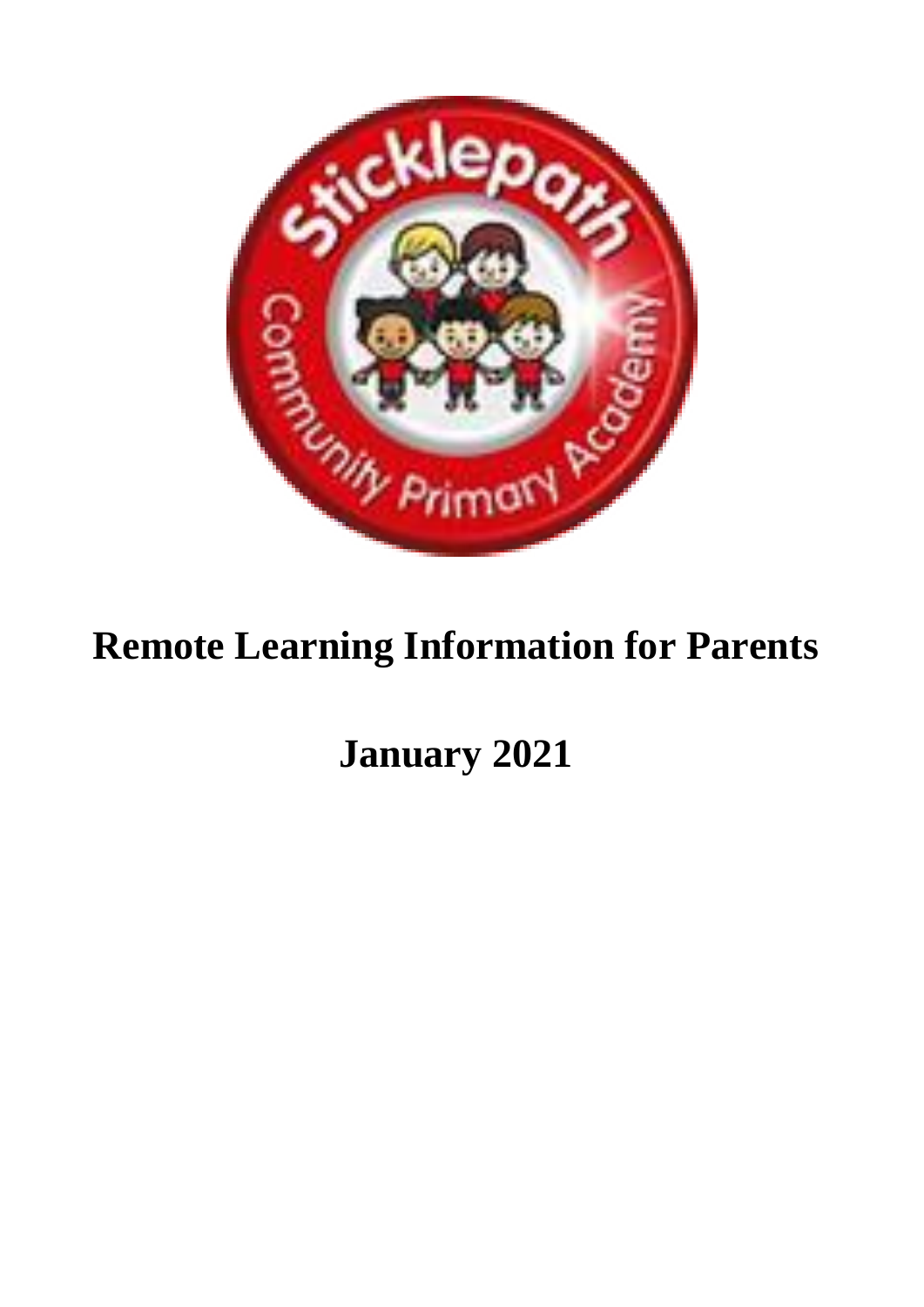# **Remote education provision: information for parents**

This information is intended to provide clarity and transparency to pupils and parents or carers about what to expect from remote education where national or local restrictions require entire cohorts (or bubbles) to remain at home.

For details of what to expect where individual pupils are self-isolating, please see the final section of this page.

## **The remote curriculum: what is taught to pupils at home**

A pupil's first day or two of being educated remotely might look different from our standard approach, while we take all necessary actions to prepare for a longer period of remote teaching.

#### **What should my child expect from immediate remote education in the first day or two of pupils being sent home?**

Children in Years 2 -6 will be directed to their Google Classroom that will contain a list of websites/online resources to support their learning whilst preparations are made for long term remote learning.

Parents of children in EYFS and Year 1 will continue to access the Tapestry website where they will have access to teacher resources to support learning at home.

#### **Following the first few days of remote education, will my child be taught broadly the same curriculum as they would if they were in school?**

 We teach the same curriculum remotely as we do in school wherever possible and appropriate. However, we have needed to make some adaptations in some subjects. For example, planning for music may alter to a different remote plan due to resources such as instruments not being available at home.

# **Remote teaching and study time each day**

#### **How long can I expect work set by the school to take my child each day?**

We expect that remote education (including remote teaching and independent work) will take pupils broadly the following number of hours each day: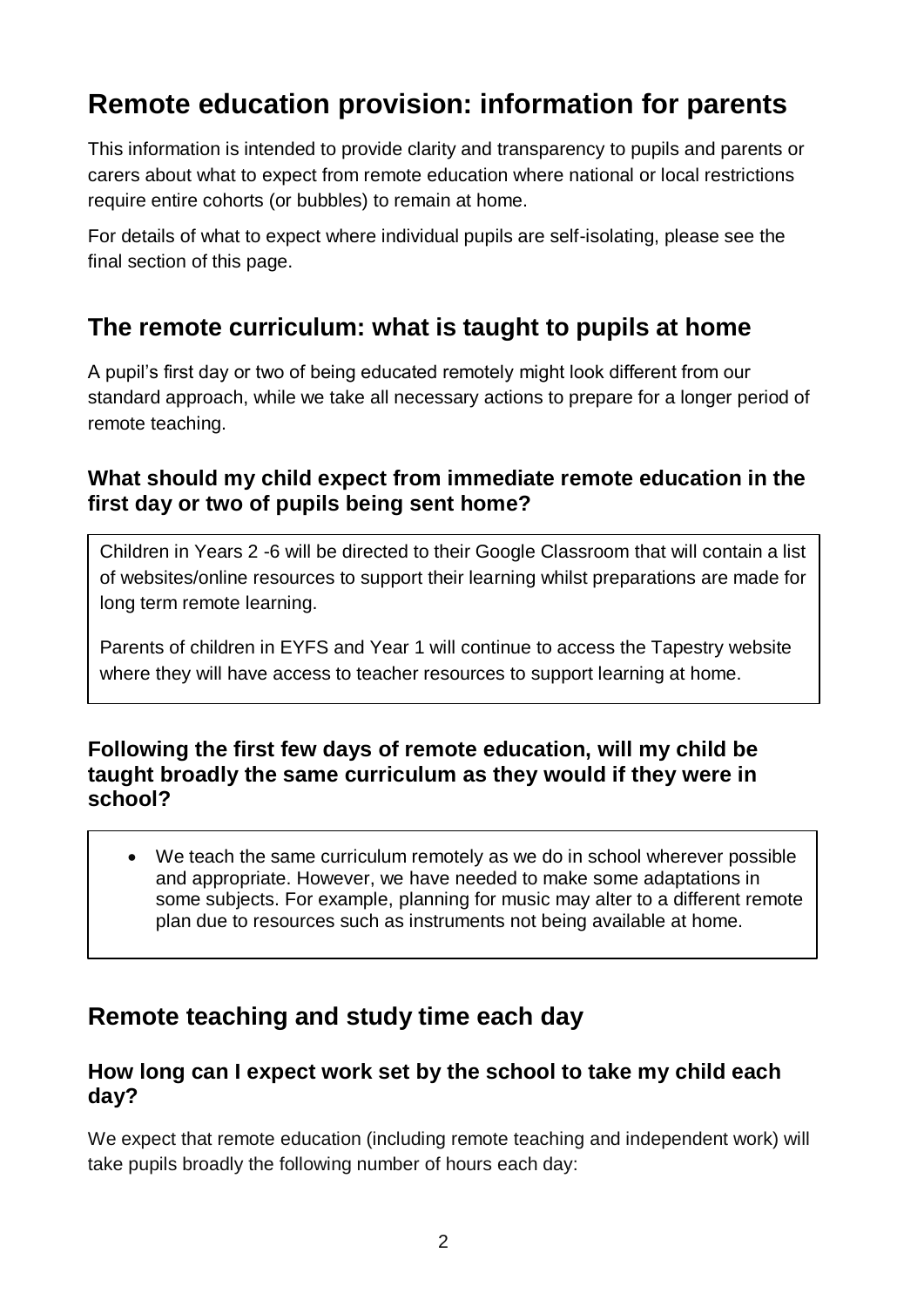| EYFS and Key Stage 1 | 3 hours a day on average across the<br>cohort, with less for younger children<br>in EYFS.       |
|----------------------|-------------------------------------------------------------------------------------------------|
| Key Stage 2          | 4 hours a day based on a mix of<br>online learning, physical activities and<br>active learning. |

### **Accessing remote education**

#### **How will my child access any online remote education you are providing?**

EFS and Year 1 parents have access to the tapestry website to support learning at home.

Year 2 – 6 children have access to Google Classroom where work will be set and feedback given.

#### **If my child does not have digital or online access at home, how will you support them to access remote education?**

We recognise that some pupils may not have suitable online access at home. We take the following approaches to support those pupils to access remote education:

- Any Year 2 6 families identified as no remote devices will be provided with loaned laptops to support learning.
- Any EYFS and Year 1 parents with no access to remote devices will be provided with a loaned tablet to view Tapestry.
- Any families without access to wifi will be supported by either paper copies of work or a loan of a wifi router if available.
- Printed materials will be posted collected from the office. Work can be posted back if no other means available and self-addressed envelopes will be provided.

#### **How will my child be taught remotely?**

We use a combination of the following approaches to teach pupils remotely: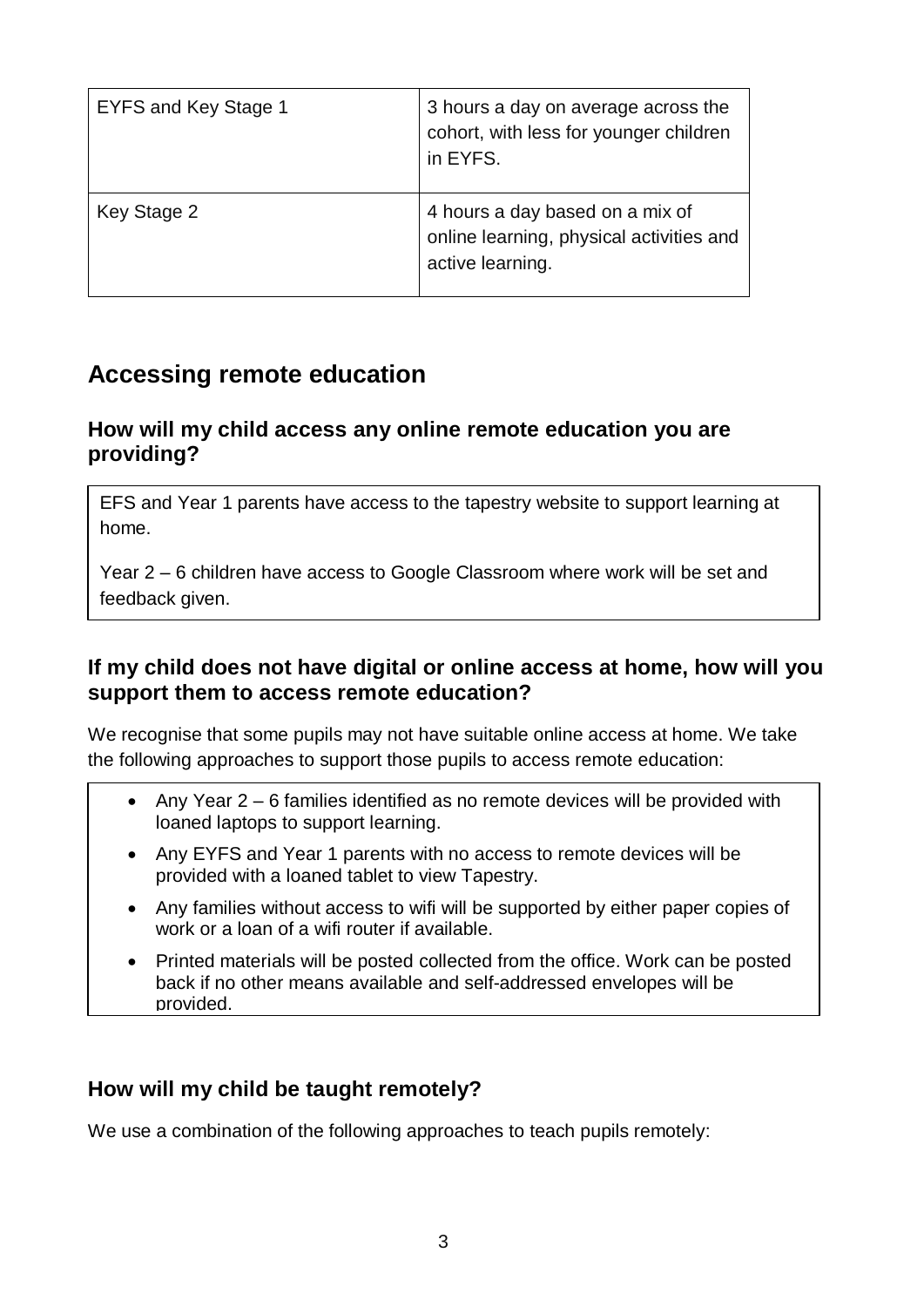Examples of our remote teaching approaches:

- recorded teaching with video/audio recordings made by teachers.
- links to online resources such as National Oak Academy which complements the school curriculum.
- range of online resources to support reading.
- commercially available websites supporting the teaching of specific subjects or areas, including video clips or sequences
- Some project work and/or internet research activities

# **Engagement and feedback**

#### **What are your expectations for my child's engagement and the support that we as parents and carers should provide at home?**

In this section, please set out briefly:

- a consistent time table is set by year group teachers which allows some flexibility within a structured framework to complete the work. Core subjects such as reading, writing and maths need to be completed in the morning up to midday in order for the work to marked and feedback given.
- we expect parents to support this routine where possible daily and alert their child's teacher if there are any issues regarding completion of work. Parents have teachers email addresses to contact within school opening times. Allow 24 hours for a response.

#### **How will you check whether my child is engaging with their work and how will I be informed if there are concerns?**

In this section, please set out briefly:

- teachers will check work daily and offer support and feedback.
- if there are concerns about children completing work then the teacher will contact the parent in the first instance. If this does not resolve the situation, then it will be passed to the co headteachers who will follow up.

#### **How will you assess my child's work and progress?**

. Our approach to feeding back on pupil work is as follows: